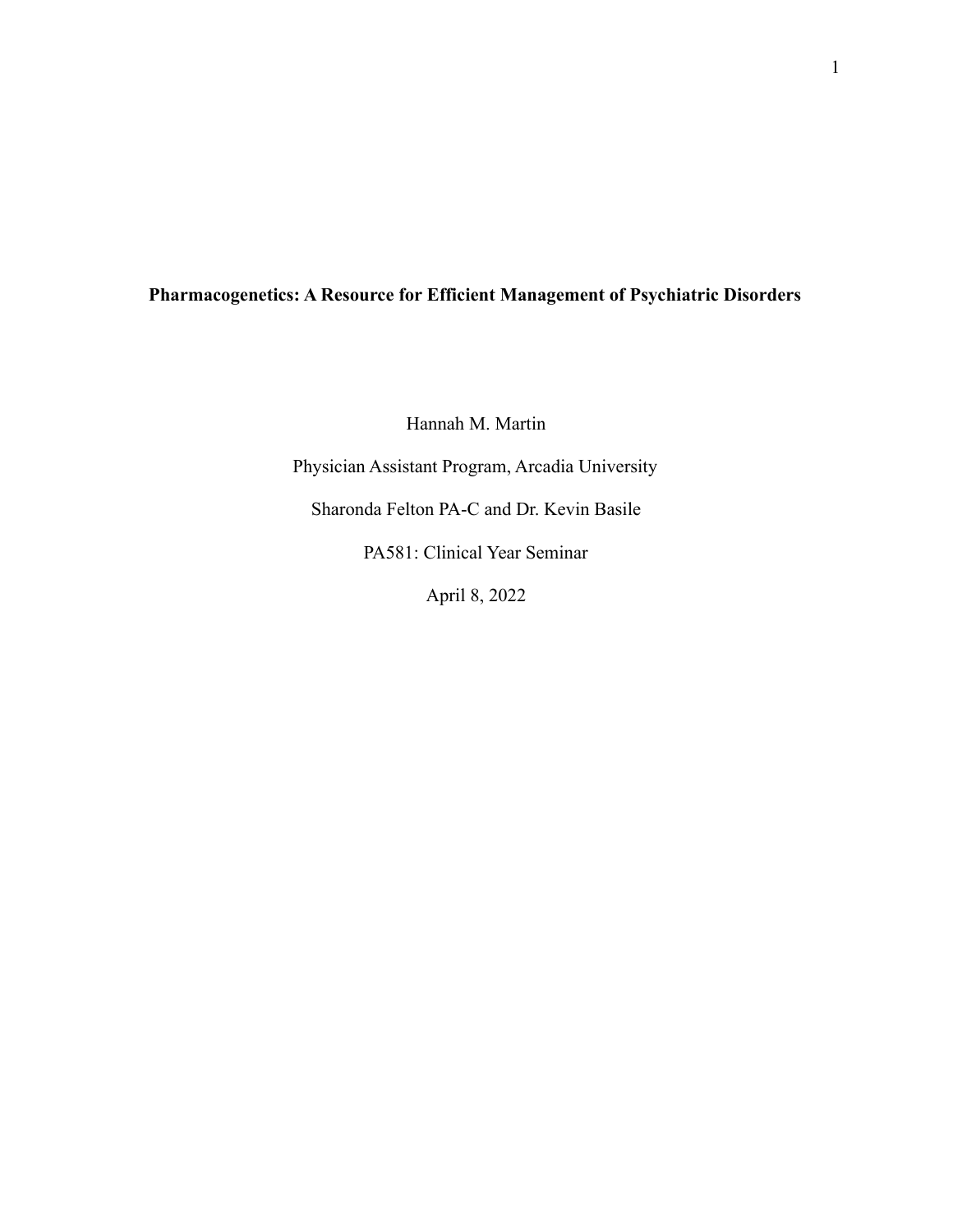# Table of Contents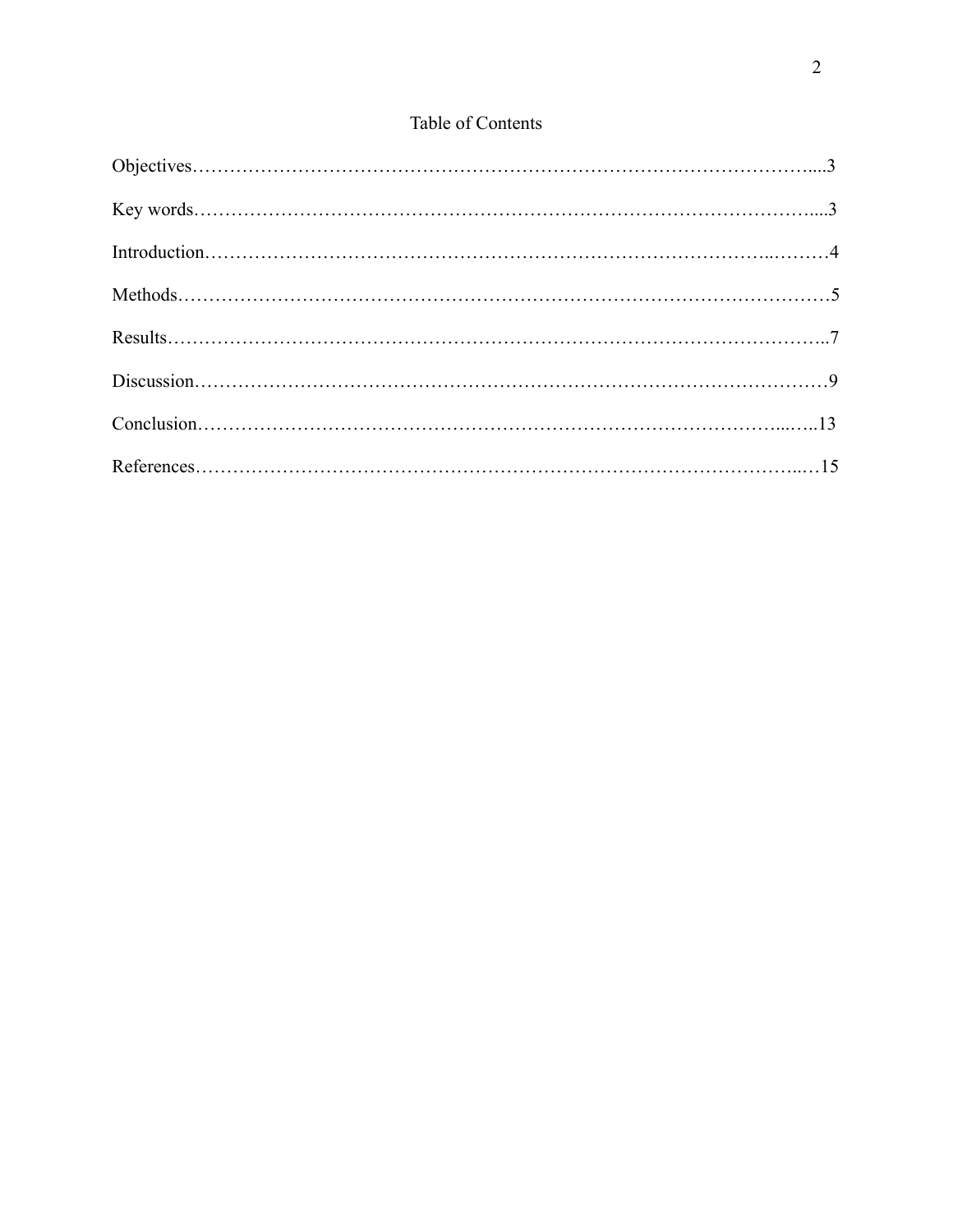## **Objectives**

- 1. Identify the current research surrounding pharmacogenetic testing as it pertains to psychiatric management.
- 2. Evaluate the efficacy and ability of pharmacogenetic testing to minimize polypharmacy.
- 3. Evaluate the efficacy and ability of pharmacogenetic testing to minimize adverse drug reactions.
- 4. Offer guidance for integration of pharmacogenetic testing into clinical practice.

### **Key Words**

Pharmacogenetic testing

Pharmacogenomics

Polymorphism

Adverse drug reaction

Polypharmacy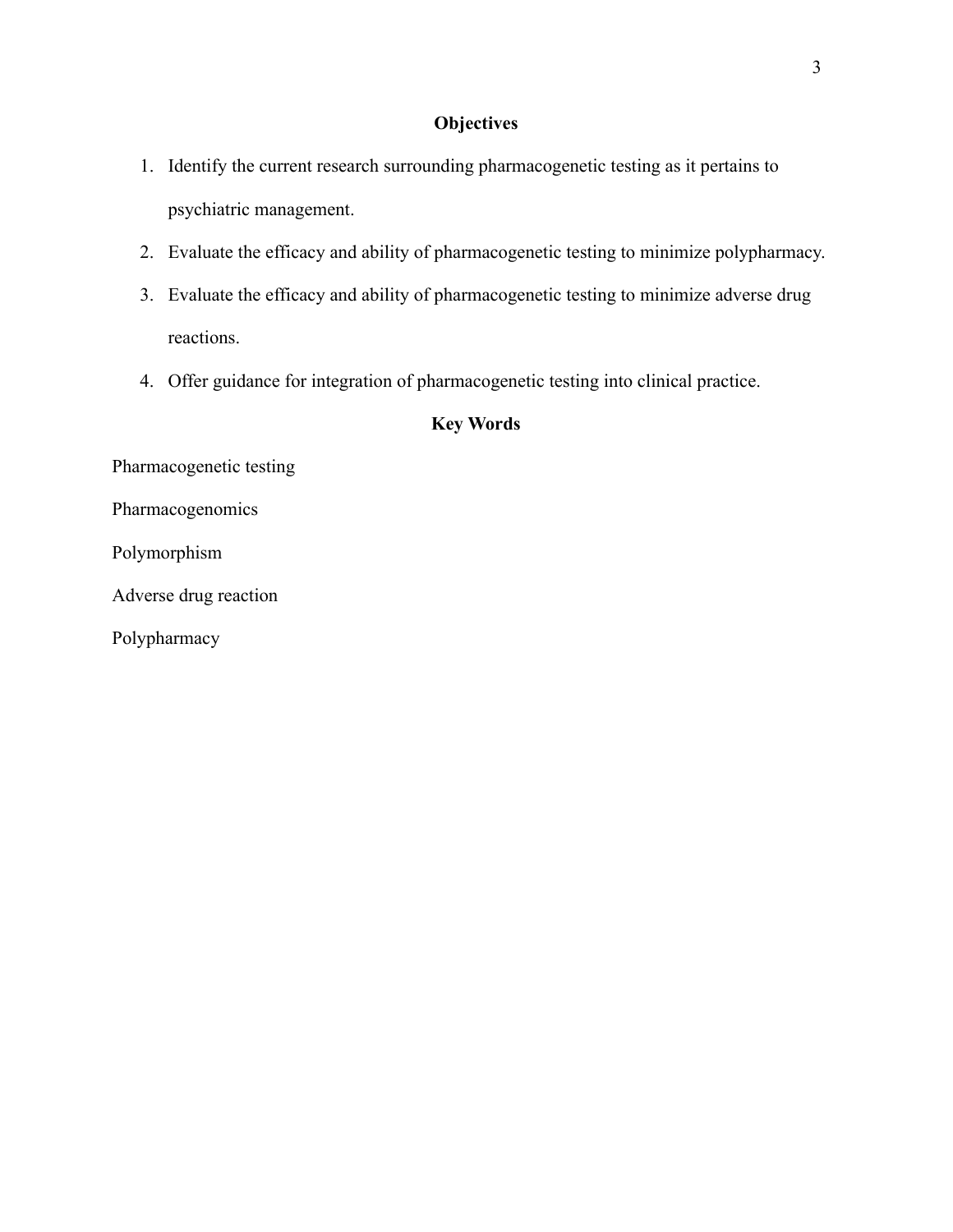#### **Introduction**

One out of every five adults in the United States lives with a mental health disorder. These disorders are defined as "any mental illness" (AMI), meaning the individual experiences no, mild, or moderate impairment, or a "serious mental illness" (SMI), meaning the individual's daily functioning is severely impaired. There is no doubt of the global burden brought on by these conditions, as over one trillion dollars worth of productivity was lost in the year 2020 due to major depressive disorder (MDD) and generalized anxiety disorder (GAD) alone. When considering the burden brought to the individual, those suffering from a mental health disorder are more likely to be hospitalized, experience unemployment or develop cardiovascular or metabolic disorders when compared to those without mental illness.<sup>1</sup>

While mental health treatment has progressed, with 46.2 percent of AMI patients and 64.5 percent of SMI patients receiving treatment in the year 2020, the uncertainty of how to define and achieve successful treatment still remains.<sup>1</sup> Treatment is not always methodical and requires patients to gauge their personal experience with each medication. Even though first line options are recommended, there are associations with various adverse drug reactions and no way to know how an individual will respond to any medication until they try it. Additionally, the definition of successful treatment remains subjective and determined by the provider, causing any statistics to be vaguely-defined and inconsistent. Another complexity of this uncertainty is whether or not providers will use polypharmacy, defined as the use of more than one drug, in their treatments. Polypharmacy use has increased over the last couple of decades and has shown promise, especially in treating more than one comorbid illness, unremitting symptoms, and adverse effects like extrapyramidal symptoms (EPS) associated with antipsychotics.<sup>2</sup> Despite its promise, the problem still remains that the correct combinations of drugs will vary between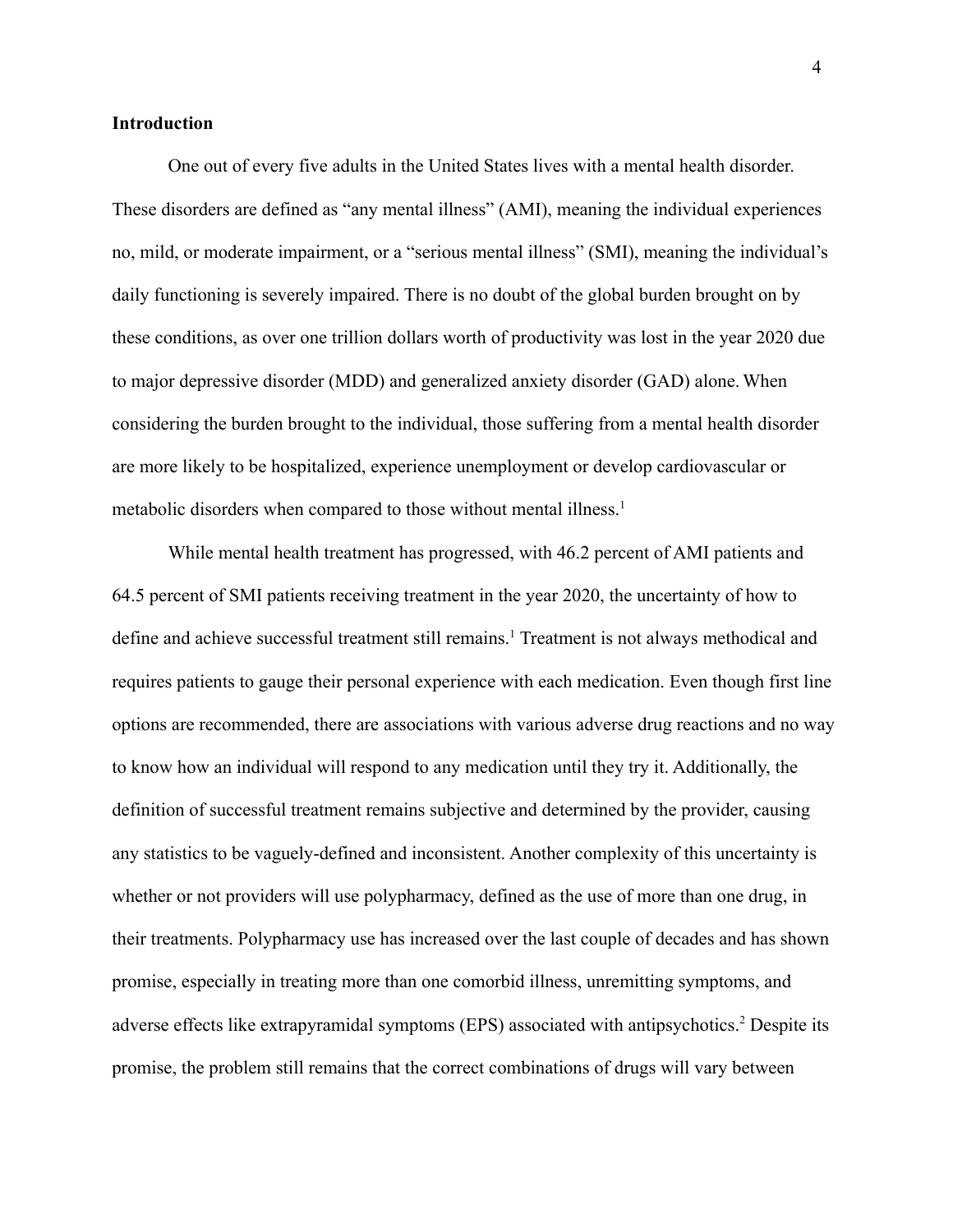patients and adverse effects become harder to pin down. They may even compound as medications are added. There are also a limited number of research studies evaluating the efficacy, side effects and long term implications of polypharmacy. <sup>2</sup> With all of this uncertainty and lack of quantitative research, it is clear that if providers can obtain insight into how their patients will react to various drugs, in the short term and long term, then treatment will become much faster, more effective, and generally more efficient.

A potential resolution lies in the knowledge that at least 95 percent of the population carries one or more genetic variations that are contradictory with at least one medication.<sup>3</sup> Enzyme analysis groups patients into either poor or extensive metabolizers of certain drugs based on pharmacokinetic (PK) or pharmacodynamic (PD) panels.<sup>4</sup> PK panels offer information on the individual's metabolism, while PD panels offer information on the potential efficacy, or adverse effect profiles of the drug.<sup>4</sup> Since current clinical practice only routinely utilizes this information for drugs involved in chemotherapy or immunosuppression, there is a general lack of accepted pharmacogenetic-guided treatment algorithms.<sup>5</sup> Therefore, the specific aims of this paper are to identify the current research surrounding pharmacogenetic testing as it pertains to psychiatric management, specifically its efficacy and ability to minimize polypharmacy and adverse drug reactions, with the hopes of offering guidance for integration into clinical practice.

#### **Methods**

#### *Search Strategy*

A detailed literature search was performed in October 2021 using several databases, including Pubmed, ScienceDirect, PsychINFO, PsychARTICLES, ClinicalKey, and Health Source. Search parameters for "publication date from 2016-2021" and "adult subjects" and "full text" and "clinical research study" were implemented.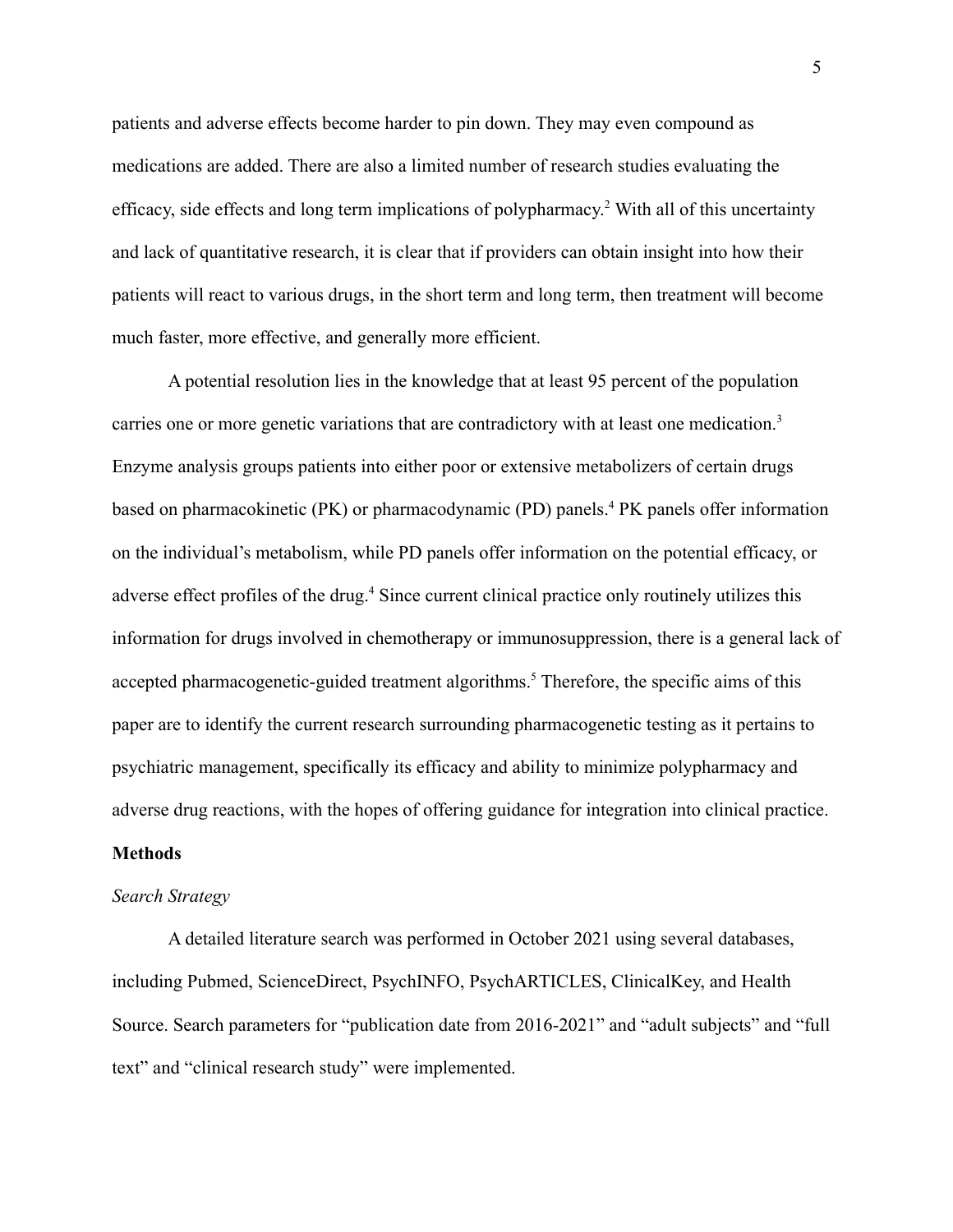#### *Inclusion and Exclusion Criteria*

Articles were excluded based on the following criteria: 1. Studies involving nonhuman subjects; 2. Studies in which pharmacogenetic testing was not performed on subjects; 3. Studies in which participants were not diagnosed with mental health disorders; 4. Opinion articles. The remaining articles were analyzed for their experimental design, findings and limitations as they pertained to the specific aims of this paper.

#### *Study Selection*

The remaining research articles were diverse in their experiment design. While some utilized a prospective or retrospective analytic approach, others varied in length of treatment ranging from eight weeks to ten years. Likewise, a mixture of open label, single blind, and double blind experiment designs were found. Every design included participants diagnosed with MDD, while a quarter included those with GAD. Otherwise, only one article contained individuals diagnosed with obsessive compulsive disorder (OCD) and another contained those with Post Traumatic Stress Disorder (PTSD) or Bipolar Disorder (BD). Despite the differences in design, most articles investigating the efficacy of pharmacogenetic analysis for psychiatric management made use of similar variables, measures and targets.

With respect to the variables utilized, the routinely investigated PK and PD variants were associated with the following genes: CYP1A2, CYP2C9, CYP2C19, CYP2D6, CYP3A4, CYP3A5, SLC6A4, SLC6A4, COMT, HTR2A, MTHFR.<sup>6</sup> Cytochrome P450 (CYP), Serotonin (SLC/HTR), Catecholamine (COMT), and Homocysteine (MTHFR) enzymes are responsible for the metabolism of foreign substances in the human body. These genes are of particular interest due to established research that certain polymorphisms alter the metabolism of psychotropic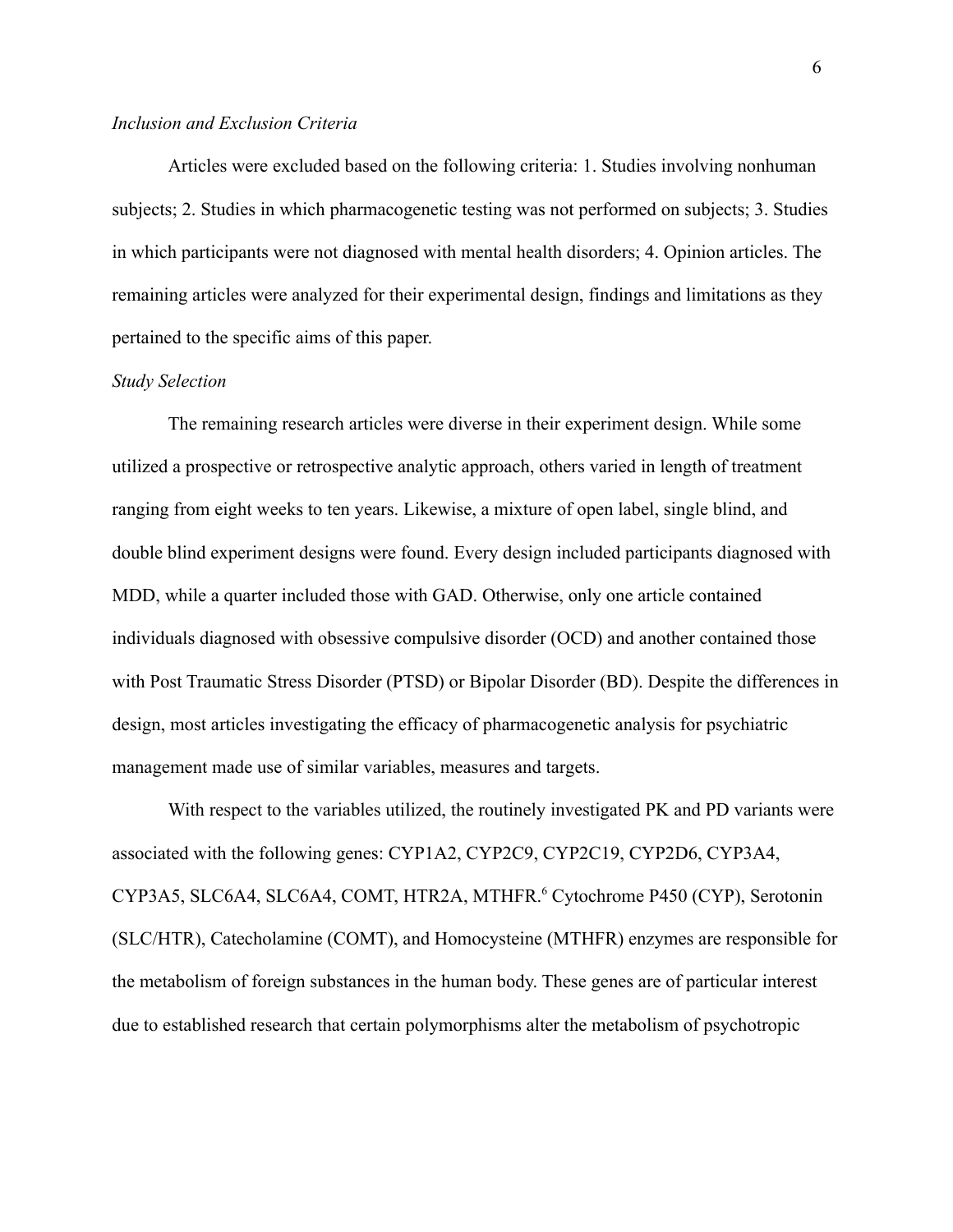medications. For instance, polymorphisms of the CYP3A4 and CYP2C19 genes have been found to correlate with longer half-lives of benzodiazepines.<sup>7</sup>

Experimental designs that monitored treatment response to medications utilized patient assessment tools included HAM-D, HAM-A, QIDS, PHQ-9, GAD-7, NPQ, SDC and Y-BOSC. Otherwise, measures directly correlated to the study's goals including grading of the seriousness of adverse drug reactions (ADR) and hospitalizations.

The goal of every research article was to utilize gene analysis to classify patients as either responders, nonresponders, or refractory to certain psychiatric medications. For prospective studies, authors compared genetic suggestions of predicted efficacies and ADR profiles of the "next intended treatment" as documented by the provider. For those that were retrospective, efficacy and ADR profiles were predicted via genetic analysis then compared with the patient's clinical outcomes. For studies that initiated or changed a patient's psychiatric medication on the basis of genetic analysis, progression was monitored by the previously mentioned assessment tools.

#### **Results**

The authors of the above mentioned articles found an overwhelming amount of data that supports the use of pharmacogenetic analysis for efficient treatment of MDD. Every paper's analysis found that pharmacogenetic-guided treatment (PGx) greatly improved response and remission rates for patients with depression when compared to the standard of care or control groups. One particular study found that PGx more than doubled the remission rate for patients with depression.<sup>8</sup> Even more significant increases in response rates were seen when compared to control groups for individuals suffering specifically from severe or treatment-resistant depression.<sup>6</sup> Another interesting finding of several articles was that when switched to a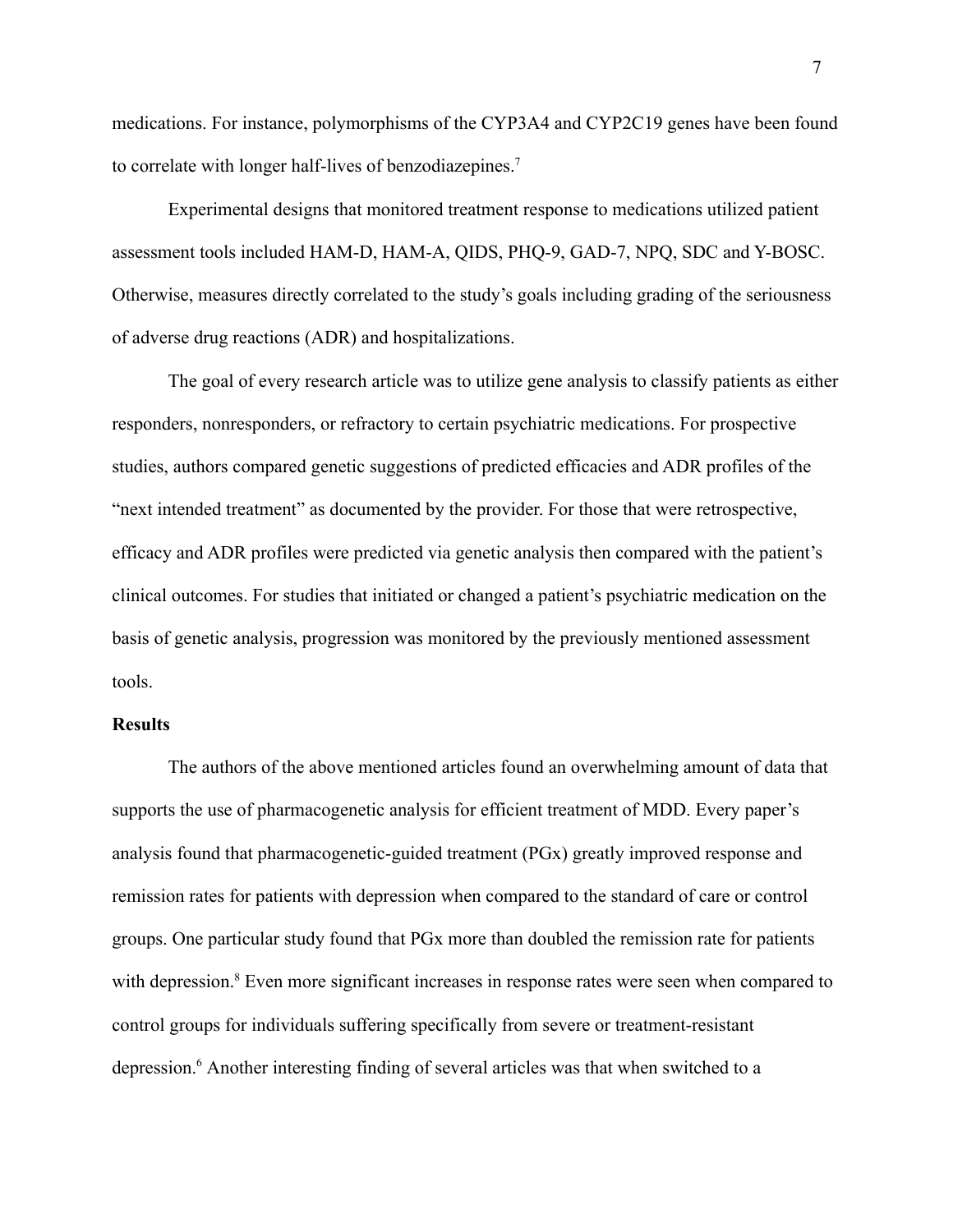"genetically suitable" medication, the ADR reported by patients with MDD, if present at all, were much more tolerable and less apparent than those reported by the control groups.<sup>9</sup>

Significant improvements were also seen in all the articles that utilized PGx for GAD. When compared to control groups containing those who received "treatment as usual", those receiving PGx improved in all outcome measures and assessment tools.<sup>10</sup> In addition to symptom remission, PGx patients also reported higher levels of treatment satisfaction when asked to rate their provider's competency. 11

Less promising findings were found by articles investigating PGx for patients with OCD, PTSD, or BD. For the one study that included patients with OCD, there were no significant changes in treatment responses when compared to control groups from the analyzed genetic polymorphisms.<sup>12</sup>The single study that included patients with PTSD and BD found that only patients with PTSD showed potential benefits of PGx. Of those with a positive response, the improvement was not considered statistically significant.<sup>13</sup> Despite these discouraging findings, clinicians in this study reported feeling more confident utilizing PGx than their usual treatment regimens, especially for patients with polymorphisms that generate warnings for higher risks of ADRs.

Articles with specific focus on ADR analysis between PGx and control groups also showed a significant amount of promising data. Prospective studies, such as the one by Ramsey et al. indicated that in approximately 20 percent of individuals, the next intended treatment, as documented by providers, had a significant interaction potential and approximately 45 percent had a moderate interaction potential.<sup>14</sup> Articles with a retrospective analysis found that upwards of 85 percent of participants were already taking psychiatric medications with the potential for a genetic interaction.15,16 For studies that initiated or changed a patient's psychiatric medication on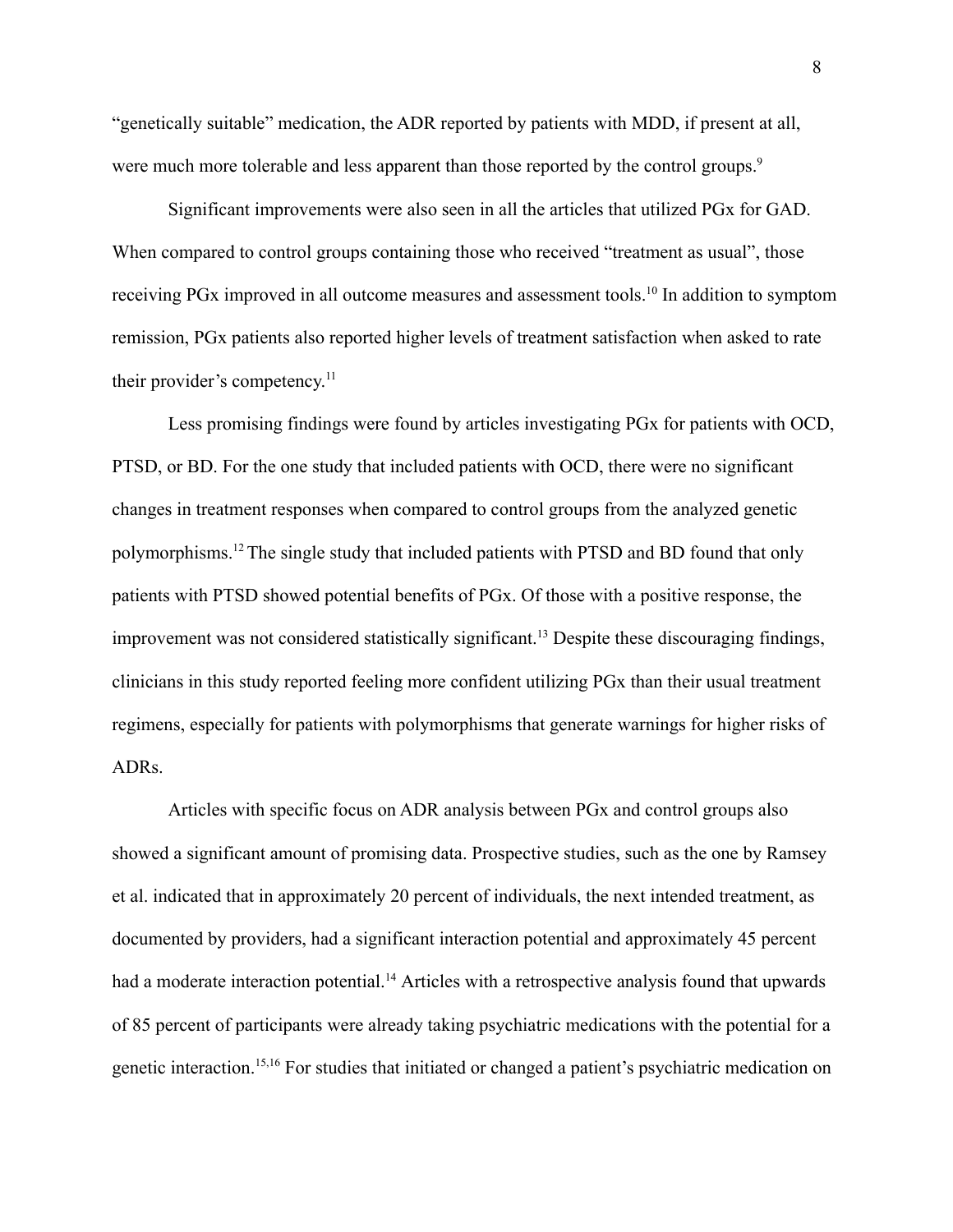the basis of PGx, it was found that only 28 percent reported ADR when compared to 53 percent of those in the control groups.<sup>15</sup> Another potential benefit found from PGx-guided ADR studies is that pharmacists and providers reported significantly high levels of "decision support," as they felt more comfortable being able to anticipate ADR.<sup>17</sup>

#### **Discussion**

As outlined above, the major development from these research studies was the validation that PGx greatly improved response and remission rates and decreased the overall severity of ADR in patients with MDD and GAD. This evidence indicates that PGx can successfully be used for initial drug and dosing selection in addition to the prediction of potential side effects that patients might experience. The benefit of these genetically-guided treatment algorithms is that they offer a "mechanical instead of merely descriptive information of effectiveness".<sup>18</sup> Therefore, instead of providers basing their first or next intended treatment on biased experiences, such as personal preference or previous patient success, they are able to make an informed and scientific decision.

These findings suggest that if utilized properly by the clinician, patients will be put on the best psychiatric medication for them, with limited side effects, eliminating the need for polypharmacy or multiple trials of medication. A benefit of genetic analysis is that a patient's polymorphisms are constant over their lifetime. PGx results will not change over the course of someone's life and will not be influenced by exogenous factors such as fluctuations in hormone levels or simultaneous drug administration. Theoretically, a patient's condition could be adequately treated with one medication for their entire life. A case report by Stäuble et al. documents the use of PGx in a 38 year old male with a 16 year history of treatment-resistant MDD. At the time of hospital admission, the patient was experiencing acoustic and visual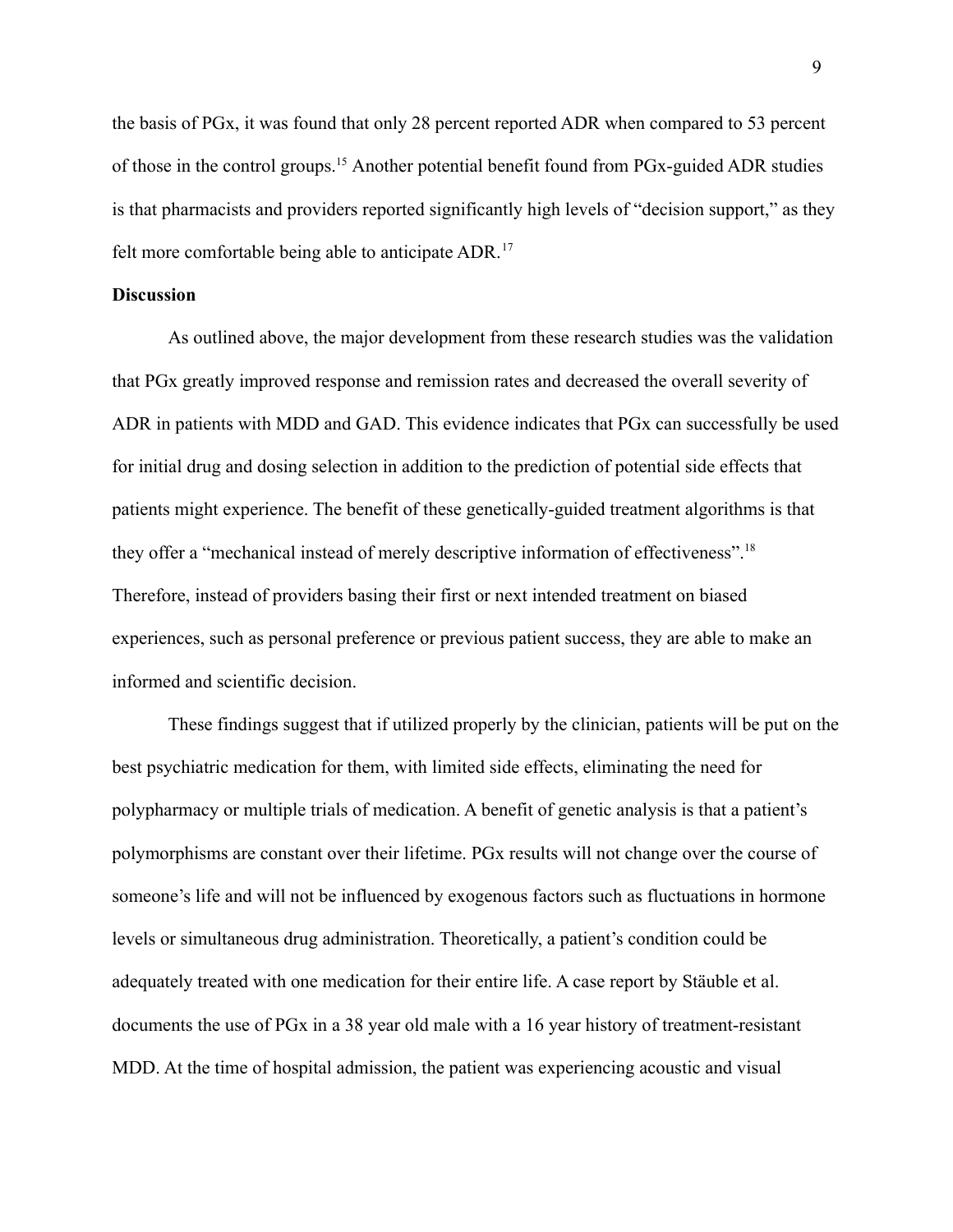hallucinations related to subtherapeutic serum levels of bupropion, despite being prescribed a high dosage. PGx revealed that the patient was a carrier of the CYP2B6<sup>\*6</sup> allele, which is related to reduced bupropion metabolism and subsequent decreased levels of the active metabolite. This patient was successfully transitioned to Trazodone, a genetically suitable medication, to treat his condition.<sup>19</sup>This case study highlights the benefit of preemptive pharmacogenetic testing to prevent prolonged suffering due to inadequate drug or dosing selections.

Despite these promising findings, there were several limitations from the research found that needs to be addressed in further investigations. First, there were very limited research studies that investigated the use of PGx in conditions other than MDD and GAD. Because of such overwhelming evidence supporting PGx in these conditions, evidence needs to be collected whether or not this is applicable in conditions such as BD, OCD, PTSD, etc. Second, the current research focuses on patients over the age of 18. Again, with such promising results for adults with MDD and GAD, further research should be conducted that evaluates the efficacy of PGx on children and the elderly. PGx would be especially beneficial in children and adolescents, because if they can be started on the proper medications, these would theoretically be effective for their entire life. This should spare them the time and suffering associated with multiple failed medication attempts. The elderly would also benefit as they tend to suffer significantly more than other populations from ADR and polypharmacy. If their psychiatric medications could be effectively reduced to one or two prescriptions, then adverse outcomes, such as hospitalizations, could be avoided. Likewise, a known prolife of potential genetic-based ADR could be beneficial to other healthcare professionals when evaluating potentially confounding symptoms. Third, none of the studies mention the potential of PGx psychiatric medications to be affected by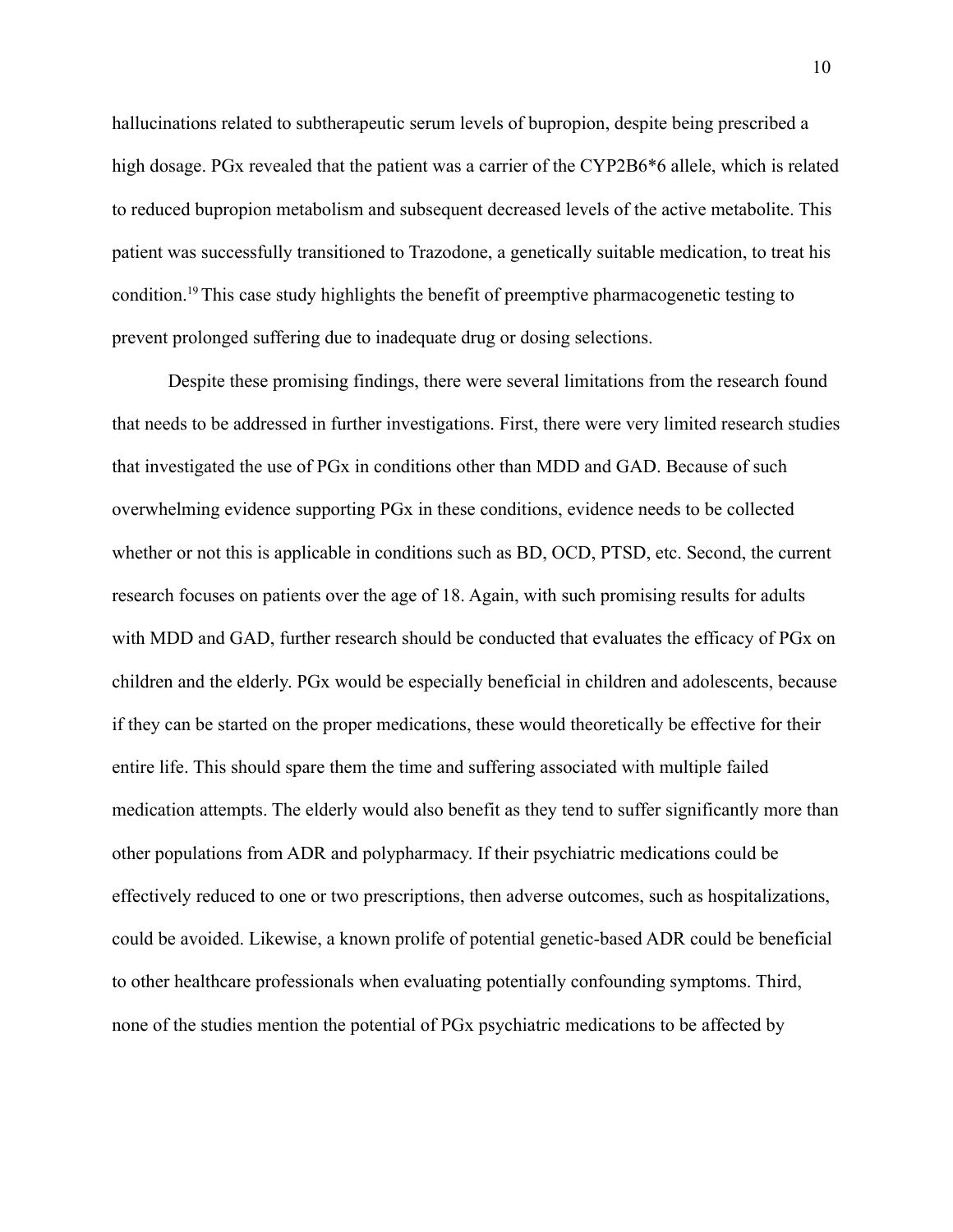tolerance. Longevity studies need to be completed that assess if these medications, or their dosages, are any less effective as time progresses.

Other considerations include the barriers that revolve around integrating this resource into current medical practice. The cost alone to perform and analyze this testing can be a large hurdle for most patients, given that insurance companies do not completely cover this type of testing. For instance, Genesight, a company offering comprehensive psychotropic reports based on pharmacogenetics, costs patients an average of \$330 out of pocket. This does not include the cost of the patient to be seen by a provider capable of analyzing the results or to pick up their prescriptions. Additionally, even if prices were reasonable enough to be accessible to most patients, there lies the question of whether providers would even be willing to incorporate it into practice. In an investigation by Vest et al.  $20$ , one provider is quoted saying:

There's a comfort level we have, we have a usual repertoire and beyond that there's also, some of it [medications] maybe that we don't use as often, but we do have a comfort level with. And there were some that we would never use. If I remember correctly, I think that the ones that were maybe most recommended were things that I would never consider using. And I use one, something that was sort of in the middle row that seemed like it would be helpful. So I think it does help, at least gives us food for thought … there still are some things that we would probably never feel that comfortable prescribing.

#### Another practitioner is quoted with the following:

The fact that psychiatry is touched by so many different components of a human person … So we're looking at the genes as if they are the sixth unmovable set of dictates that kind of tells you what is going to happen to a person. And yet then, we have the nun study that they've got 97-year-old nuns with the APOE gene and have never demonstrated any symptoms of Alzheimer's … So hanging all of our hats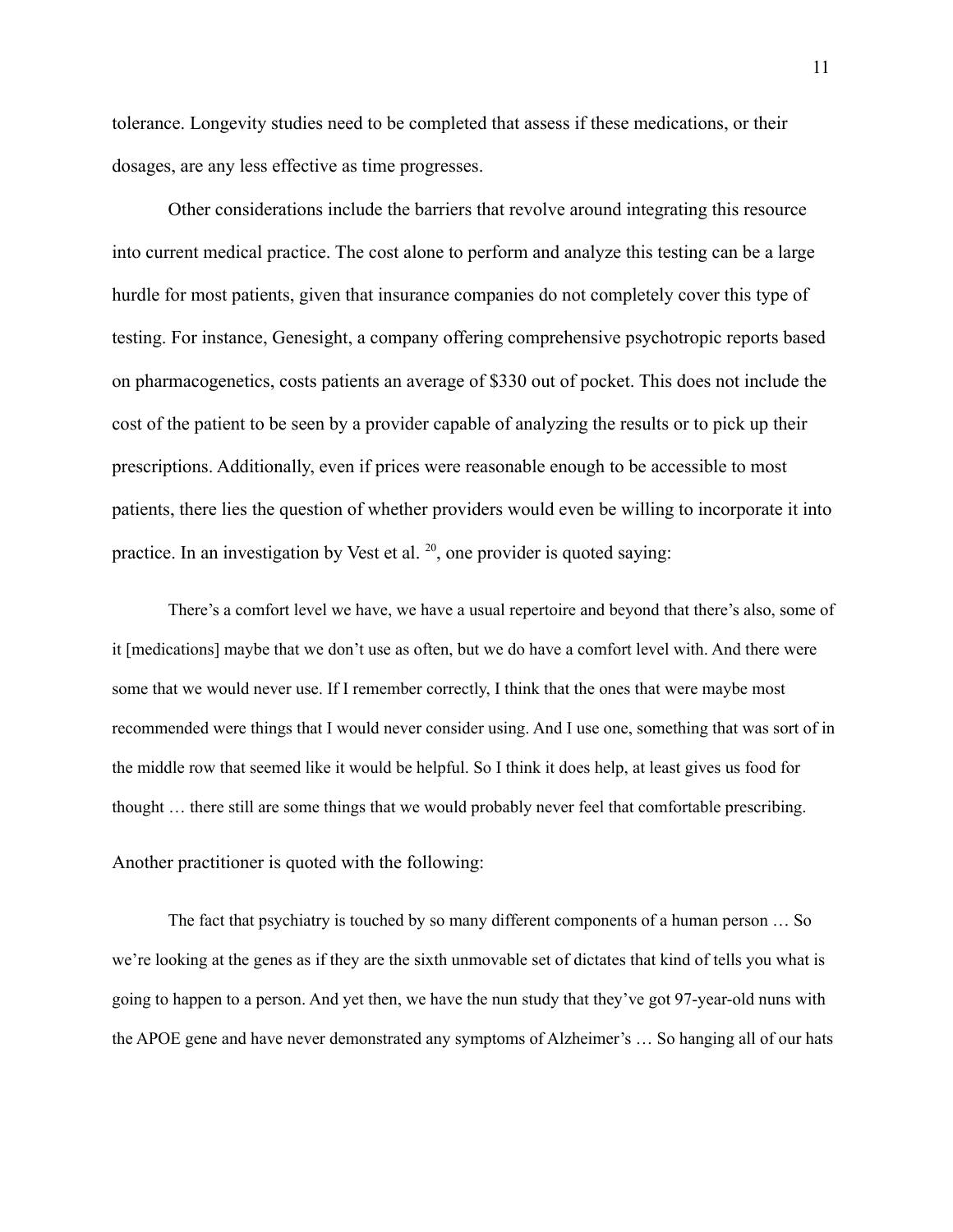on these hooks may not be where it's at in terms of fixing the problem of psychiatry not making people better. But I'm hoping that it can give us one more tool to use wisely and judiciously.

A general consensus found in this research is that while providers are appreciative of the scientific advancements and recommendations for prescribing guidelines brought by PGx, there is a certain level of comfort that they are not willing to part with. However, an argument can be made that anecdotally relying on the "safety" of one drug, as witnessed via the administration to another patient, is even more dangerous than administering an unfamiliar drug with a known side effect profile for the patient.

Even if one overlooks the barriers of cost and comfortability, healthcare providers must, at the end of the day, be the ones to address and treat their overall patient. This includes taking into account their comorbidities and social determinants of health. For instance, it would most likely be a waste of resources to incorporate PGx into the treatment plan for a teenage patient with no comorbidities, presenting at an initial appointment with a chief complaint of anxiety. However, a patient presenting with comorbidities such as cancer or congestive heart failure, who is most likely on a laundry list of medications, would benefit from the use of PGx, especially for treatment-resistant psychiatric disorders. Not only would this limit their psychiatric medications to a few prescriptions, but it would provide less opportunity for drug-drug interactions and ADR. Likewise, it could spare the patient time and money that can be put towards the treatment of other medical conditions. Similarly, PGx could best be utilized in patients that strongly fear common ADR of antipsychotics, such as decreased sex drive. Whether they struggle with the condition already, or have a great concern for developing it, stratifying their risk of developing it could put both the patient and provider's mind at ease. We can find this to be a great resource in helping those struggling with substance abuse or addiction, as they can aim to avoid the more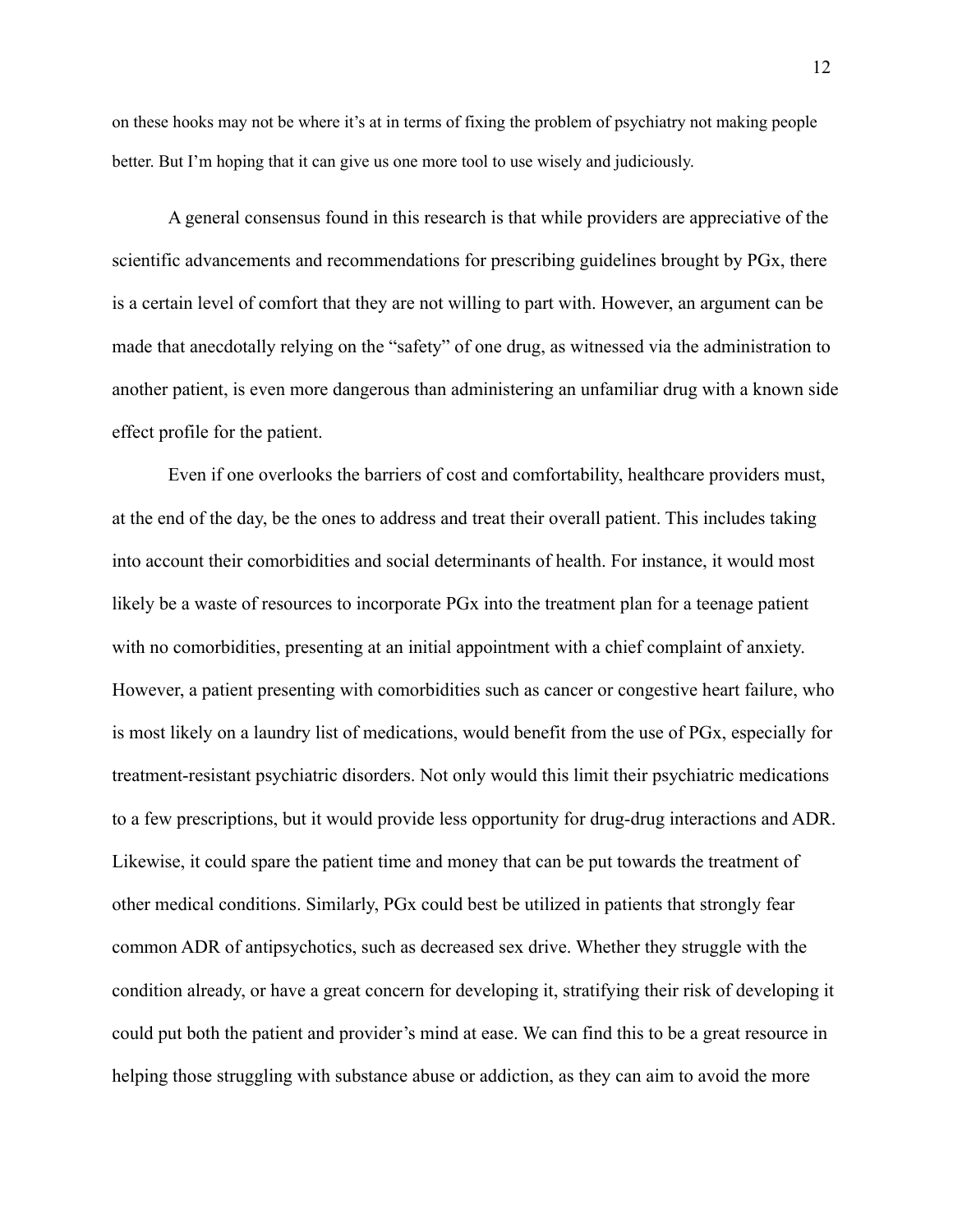addictive medications, such as benzodiazepines, in favor of an alternative class that is more genetically suitable for them.

#### **Conclusion**

Research reveals an overwhelming amount of evidence suggesting how beneficial pharmacogenetic-guided treatment can be for MDD and GAD. From this information, providers can obtain insight into how their patients will react to various drugs in the short and long term. This holds the potential to personalize future prescribing and treatment techniques while delivering faster and more effective relief to patients. Therefore, this suggests that, if implemented, a general decline would be seen in ADR and the necessity for polypharmacy. While this evidence exists, there are many boundaries that exist before widespread use of pharmacogenomics is incorporated into regular clinical practice.

With reference to the Physician Assistant Competencies, there are several key ways in which the incorporation of pharmacogenomic-guided treatment upholds the standards of practice. For example, the competency of medical knowledge would indicate that providers are aware of pharmacogenetic testing and its potential benefits. Even if the provider decides not to incorporate it into their practice, they should make the patient aware of this technology and be able to educate them on its use. The competency of interpersonal skills would indicate that the provider reaches out to other professionals, such as genetic researchers and pharmacists, to interpret and implement the findings of these analyses. The competency of patient-centered care would indicate that the provider puts the patient's best interests and wishes first. Therefore, an argument can be made that if a patient is stable on their current psychiatric treatment plan, there would be no need to utilize PGx, even if readily available, as changes in their current management could cause unnecessary stress. On the other hand, if a provider utilized PGx, they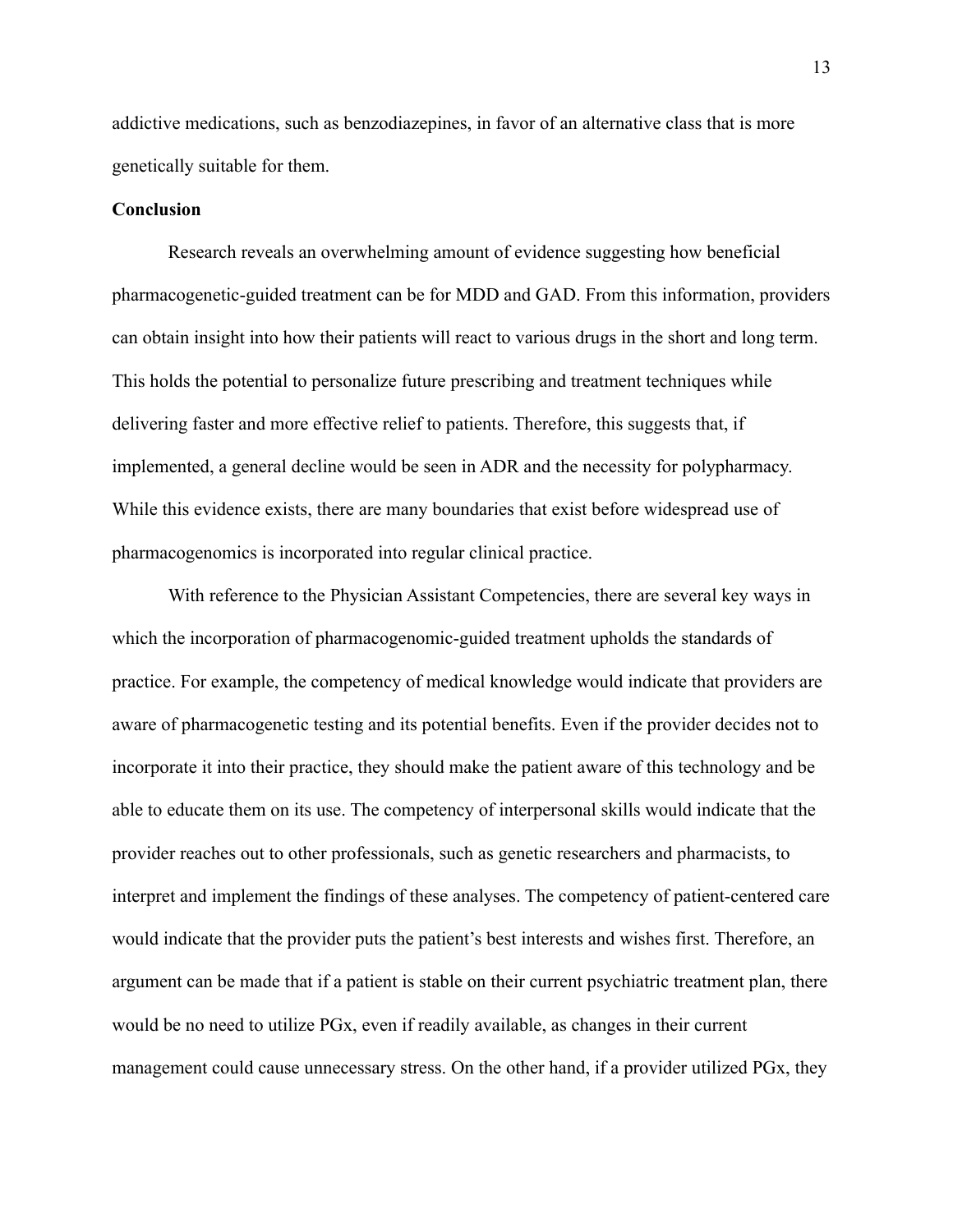should still recommend treatment additives such as talk therapy, counseling, meditation, or other means that could improve the patient's condition and overall quality of life. The competency of practice-based learning would indicate that the provider incorporates new technology into their work while being mindful of the patient's financial situation. As a relationship was recognized between increased health care costs and trials of unsuccessful medications, efficient and effective treatment could lower the overall burden on the patient.<sup>21</sup> While PGx currently costs around \$330, this one time expense could greatly outweigh a lifetime of medical and psychiatric consultations and treatments. Finally, the competency of systems-based practice indicates that providers recognize the social determinants of health, among which is genetics. While not a modifiable factor, our unique genetic makeup holds the key to a more personalized approach to medicine. If unlocked, this technology could save patients time, money, and unnecessary suffering.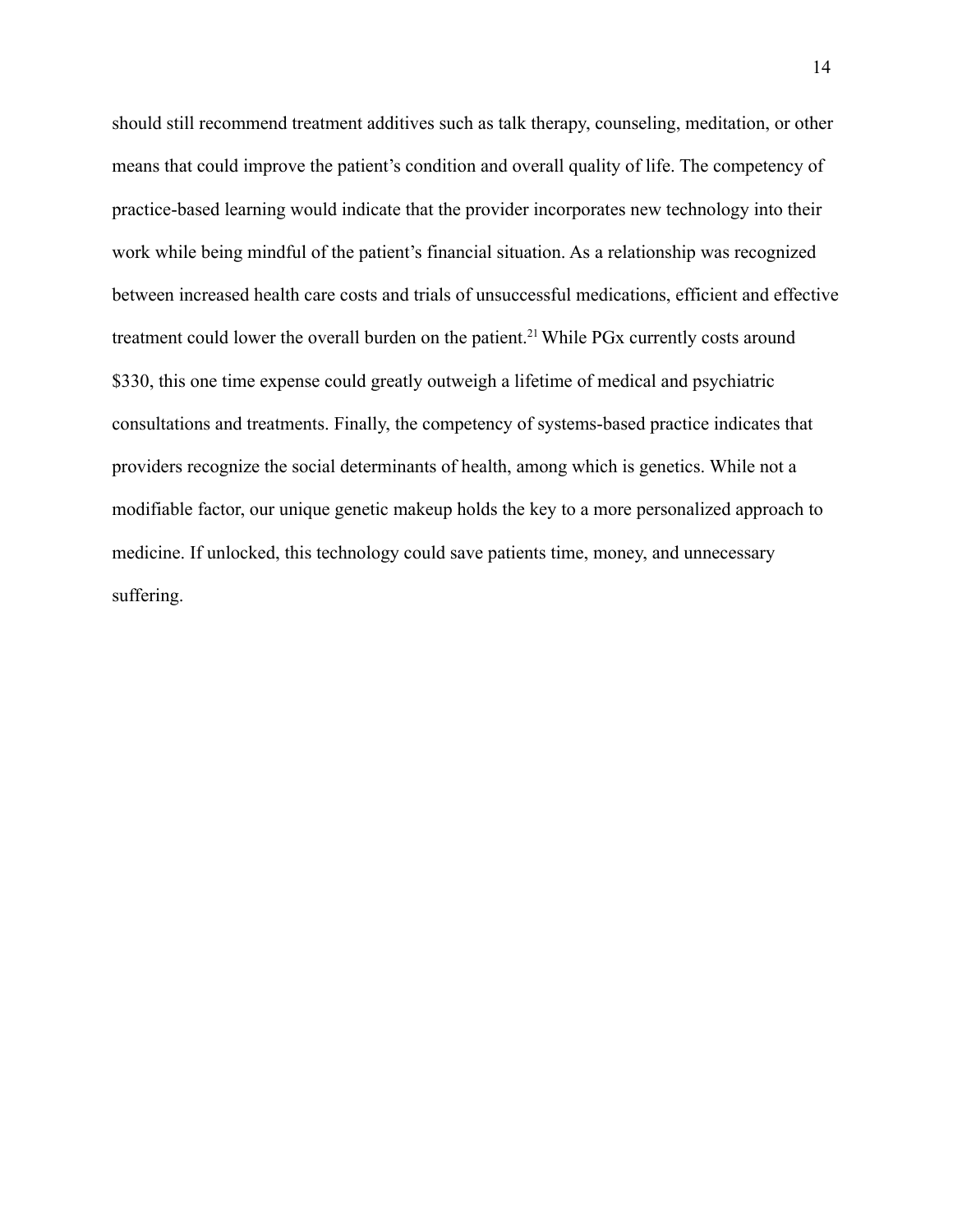#### **References**

- 1. Mental health by the numbers. NAMI. https://www.nami.org/mhstats. Published March 2021. Accessed January 10, 2022.
- 2. Kukreja S, Kalra G, Shah N, Shrivastava A. Polypharmacy in psychiatry: a review. *Mens Sana Monogr*. 2013;11(1):82-99. doi:10.4103/0973-1229.104497
- 3. David V. An analysis of pharmacogenomic-guided pathways and their effect on medication changes and hospital admissions: A systematic review and meta-analysis. *Frontiers in Genetics.* <https://www.frontiersin.org/articles/10.3389/fgene.2021.698148/ful> l. Published July 20, 2021. Accessed January 10, 2022.
- 4. Gross T, Daniel J. Overview of pharmacogenomic testing in clinical practice. *Ment Health Clin*. 2018;8(5):235-241. Published 2018 Aug 30. doi:10.9740/mhc.2018.09.235
- 5. Ensom, M.H.H., Chang, T.K.H. & Patel, P. Pharmacogenetics. *Clin Pharmacokinet* 40, 783–802 (2001). <https://doi.org/10.2165/00003088-200140110-00001>
- 6. Bradley P, Shiekh M, Mehra V, et al. Improved efficacy with targeted pharmacogenetic-guided treatment of patients with depression and anxiety: A randomized clinical trial demonstrating clinical utility. *J Psychiatr Res*. 2018;96:100-107. doi:10.1016/j.jpsychires.2017.09.024
- 7. English BA, Dortch M, Ereshefsky L, Jhee S. Clinically significant psychotropic drug-drug interactions in the primary care setting. *Curr Psychiatry Rep*. 2012;14(4):376-390. doi:10.1007/s11920-012-0284-9
- 8. Winner JG, Carhart JM, Altar CA, Allen JD, Dechairo BM. A prospective, randomized, double-blind study assessing the clinical impact of integrated pharmacogenomic testing for major depressive disorder. *Discov Med*. 2013;16(89):219-227.
- 9. Pérez V, Salavert A, Espadaler J, et al. Efficacy of prospective pharmacogenetic testing in the treatment of major depressive disorder: results of a randomized, double-blind clinical trial. *BMC Psychiatry*. 2017;17(1):250. Published 2017 Jul 14. doi:10.1186/s12888-017-1412-1
- 10. Thase ME, Parikh SV, Rothschild AJ, et al. Impact of Pharmacogenomics on Clinical Outcomes for Patients Taking Medications With Gene-Drug Interactions in a Randomized Controlled Trial. *J Clin Psychiatry*. 2019;80(6):19m12910. Published 2019 Oct 31. doi:10.4088/JCP.19m12910
- 11. Papastergiou J, Quilty LC, Li W, et al. Pharmacogenomics guided versus standard antidepressant treatment in a community pharmacy setting: A randomized controlled trial. *Clin Transl Sci*. 2021;14(4):1359-1368. doi:10.1111/cts.12986
- 12. Abdolhosseinzadeh S, Alizadeh N, Shams J, Asadi S, Ahmadiani A. BDNF association study with obsessive–compulsive disorder, its clinical characteristics, and response to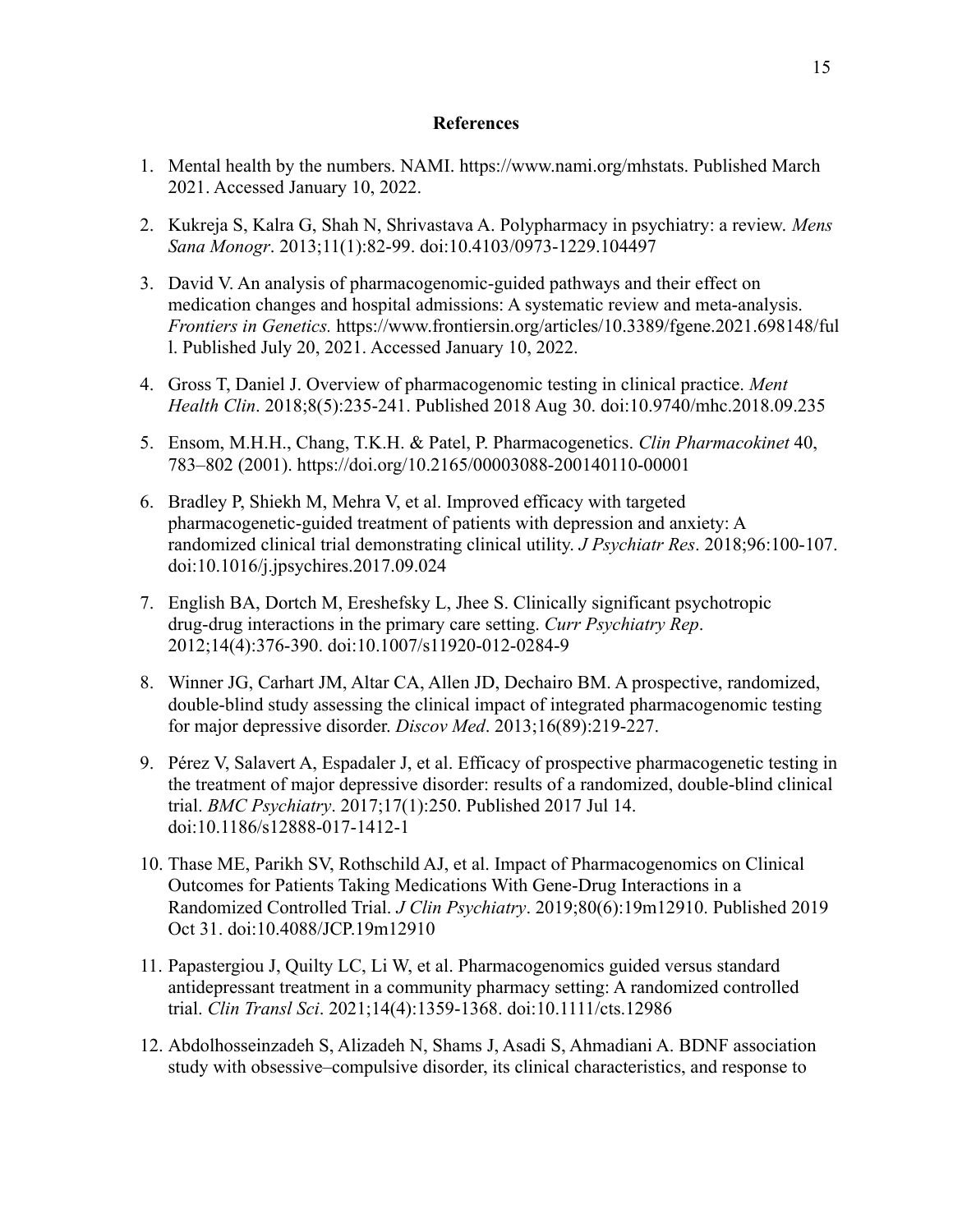fluvoxamine-treatment in Iranian patients. *Experimental and Clinical Psychopharmacology*. 2020;28(2):216-224. doi:10.1037/pha0000297.supp

- 13. McCarthy MJ, Chen Y, Demodena A, et al. A prospective study to determine the clinical utility of pharmacogenetic testing of veterans with treatment-resistant depression. *Journal of Psychopharmacology*. 2021;35(8):992-1002. doi:10.1177/02698811211015224
- 14. Ramsey CM, Lynch KG, Thase ME, et al. Prevalence of predicted gene-drug interactions for antidepressants in the treatment of major depressive disorder in the Precision Medicine in Mental Health Care Study. *J Affect Disord*. 2021;282:1272-1277. doi:10.1016/j.jad.2021.01.034
- 15. Olson MC, Maciel A, Gariepy JF, et al. Clinical Impact of Pharmacogenetic-Guided Treatment for Patients Exhibiting Neuropsychiatric Disorders: A Randomized Controlled Trial. *Prim Care Companion CNS Disord*. 2017;19(2):10.4088/PCC.16m02036. Published 2017 Mar 16. doi:10.4088/PCC.16m02036
- 16. Jessel CD, Mostafa S, Potiriadis M, Everall IP, Gunn JM, Bousman CA. Use of antidepressants with pharmacogenetic prescribing guidelines in a 10-year depression cohort of adult primary care patients. *Pharmacogenet Genomics*. 2020;30(7):145-152. doi:10.1097/FPC.0000000000000406
- 17. Kim K, Magness JW, Nelson R, Baron V, Brixner DI. Clinical Utility of Pharmacogenetic Testing and a Clinical Decision Support Tool to Enhance the Identification of Drug Therapy Problems Through Medication Therapy Management in Polypharmacy Patients. *J Manag Care Spec Pharm*. 2018;24(12):1250-1259. doi:10.18553/jmcp.2018.24.12.1250
- 18. Greden JF, Parikh SV, Rothschild AJ, et al. Impact of pharmacogenomics on clinical outcomes in major depressive disorder in the GUIDED trial: A large, patient- and rater-blinded, randomized, controlled study. *J Psychiatr Res*. 2019;111:59-67. doi:10.1016/j.jpsychires.2019.01.003
- 19. Stäuble CK, Lampert ML, Mikoteit T, Hatzinger M, Hersberger KE, Meyer Zu Schwabedissen HE. Nonresponse to high-dose bupropion for depression in a patient carrying CYP2B6\*6 and CYP2C19\*17 variants: a case report. Pharmacogenomics. 2020;21(16):1145-1150. doi:10.2217/pgs-2020-0087
- 20. Vest, B.M., Wray, L.O., Brady, L.A. *et al.* Primary care and mental health providers' perceptions of implementation of pharmacogenetics testing for depression prescribing. *BMC Psychiatry* 20, 518 (2020). https://doi.org/10.1186/s12888-020-02919-z
- 21. Winner J, Allen JD, Altar CA, Spahic-Mihajlovic A. Psychiatric pharmacogenomics predicts health resource utilization of outpatients with anxiety and depression. *Transl Psychiatry*. 2013;3(3):e242. Published 2013 Mar 19. doi:10.1038/tp.2013.2
- 22. Hall-Flavin DK, Winner JG, Allen JD, et al. Using a pharmacogenomic algorithm to guide the treatment of depression. *Transl Psychiatry*. 2012;2(10):e172. Published 2012 Oct 16. doi:10.1038/tp.2012.99